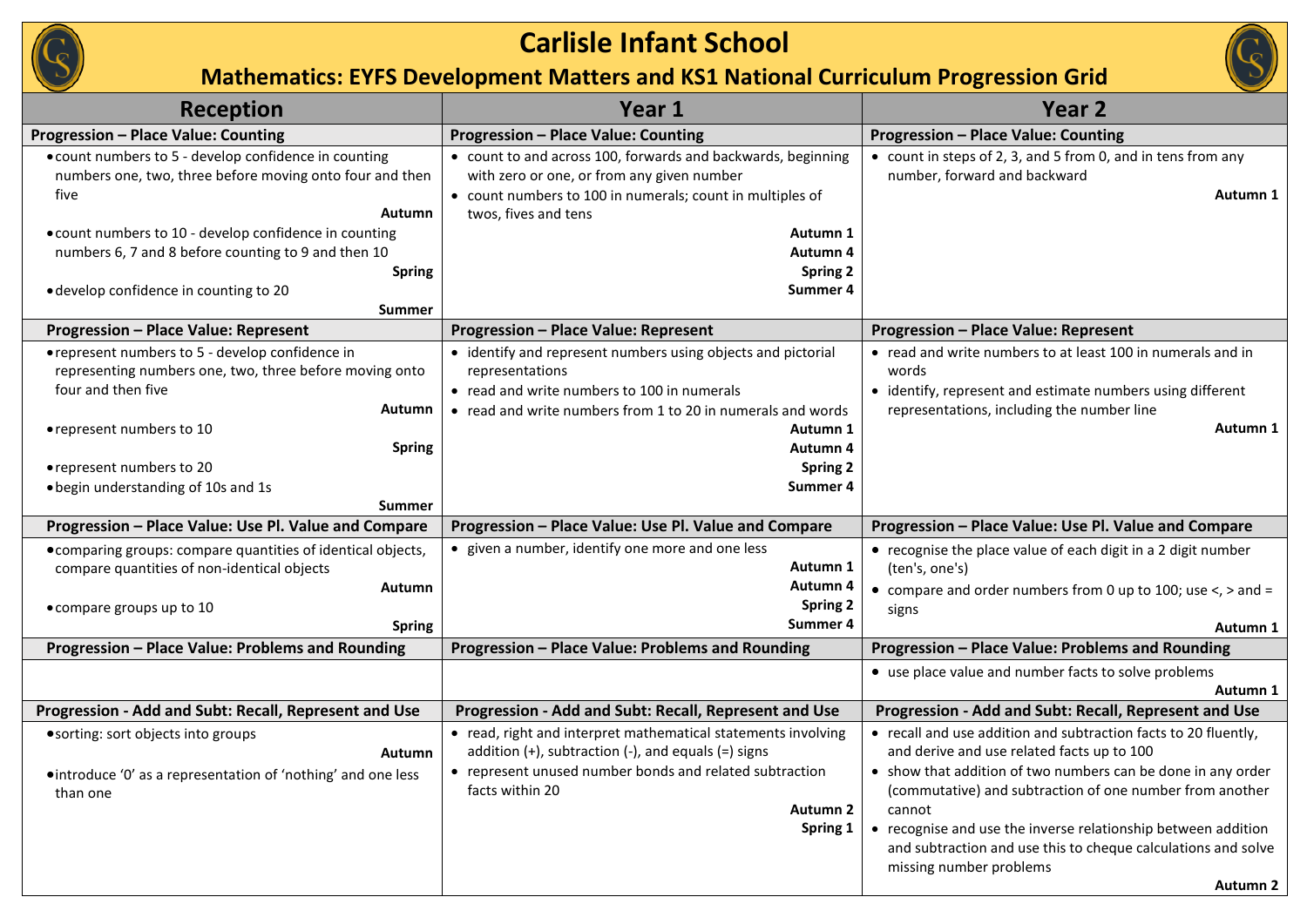

| <b>Reception</b>                                                                                                                                                                                                                                                                                                                                                                                                                                               | Year 1                                                                                                                                                                                                                                                                | Year <sub>2</sub>                                                                                                                                                                                                                                                                                                                                                                                                                                                                                                                                                                                                                          |
|----------------------------------------------------------------------------------------------------------------------------------------------------------------------------------------------------------------------------------------------------------------------------------------------------------------------------------------------------------------------------------------------------------------------------------------------------------------|-----------------------------------------------------------------------------------------------------------------------------------------------------------------------------------------------------------------------------------------------------------------------|--------------------------------------------------------------------------------------------------------------------------------------------------------------------------------------------------------------------------------------------------------------------------------------------------------------------------------------------------------------------------------------------------------------------------------------------------------------------------------------------------------------------------------------------------------------------------------------------------------------------------------------------|
| <b>Progression - Addition and Subtraction: Calculations</b>                                                                                                                                                                                                                                                                                                                                                                                                    | <b>Progression - Addition and Subtraction: Calculations</b>                                                                                                                                                                                                           | <b>Progression - Addition and Subtraction: Calculations</b>                                                                                                                                                                                                                                                                                                                                                                                                                                                                                                                                                                                |
| • recognise changes within 5: one more, one less<br><b>Autumn</b><br>. begin to learn and memorise the number bonds to five<br>(including number bonds of 1, 2, 3, 4 and 5)<br>· addition to 10: combine two groups to find the whole<br>• learn number bonds to 10 - using the 10 frame<br>• learn number bonds to 10 - using the part-whole model<br><b>Spring</b><br>• count on and back to solve addition and subtraction<br>calculations<br><b>Summer</b> | • add and subtract one digit and two digit numbers to 20,<br>including zero<br><b>Autumn 2</b><br>Spring 1                                                                                                                                                            | • add and subtract numbers using concrete objects, pictorial<br>representations, and mentally, including:<br>- a two-digit number and ones<br>- a two-digit number and tens<br>- two two-digit numbers<br>- adding three one-digit numbers<br><b>Autumn 2</b>                                                                                                                                                                                                                                                                                                                                                                              |
| Progression - Addition and Subtraction: Solve Problems                                                                                                                                                                                                                                                                                                                                                                                                         | Progression - Addition and Subtraction: Solve Problems                                                                                                                                                                                                                | Progression - Addition and Subtraction: Solve Problems                                                                                                                                                                                                                                                                                                                                                                                                                                                                                                                                                                                     |
| Progression - Mult. And Div.: Recall, Represent and Use<br>• consider numerical patterns in number including:<br>- doubling<br>- halving and sharing<br>- odds and evens<br><b>Summer</b>                                                                                                                                                                                                                                                                      | • solve one step problems that involve addition and<br>subtraction, using concrete objects and pictorial<br>representations, and missing number problems such as<br>$7 = \Box - 9$<br>Autumn 2<br>Spring 1<br>Progression - Mult. And Div.: Recall, Represent and Use | • solve problems with addition and subtraction:<br>- using concrete objects and pictorial representations,<br>including those involving numbers, quantities and measures<br>- applying their increasing knowledge of mental and written<br>methods<br>Autumn 2<br>Progression - Mult. And Div.: Recall, Represent and Use<br>• recall and use multiplication and division facts for the 2, 5 and<br>10 multiplication tables, including recognising odd and even<br>numbers<br>• show that multiplication of two numbers can be done in any<br>order (commutative) and division of one number by another<br>cannot<br>Autumn 4<br>Spring 1 |
| Progression - Mult. And Div.: Calculation                                                                                                                                                                                                                                                                                                                                                                                                                      | Progression - Mult. And Div.: Calculation                                                                                                                                                                                                                             | Progression - Mult. And Div.: Calculation                                                                                                                                                                                                                                                                                                                                                                                                                                                                                                                                                                                                  |
|                                                                                                                                                                                                                                                                                                                                                                                                                                                                |                                                                                                                                                                                                                                                                       | • calculate mathematical statements for multiplication and<br>division within the multiplication tables and write them using<br>the multiplication (x), division $(\div)$ and equals (=) signs<br>Autumn 4<br>Spring 1                                                                                                                                                                                                                                                                                                                                                                                                                     |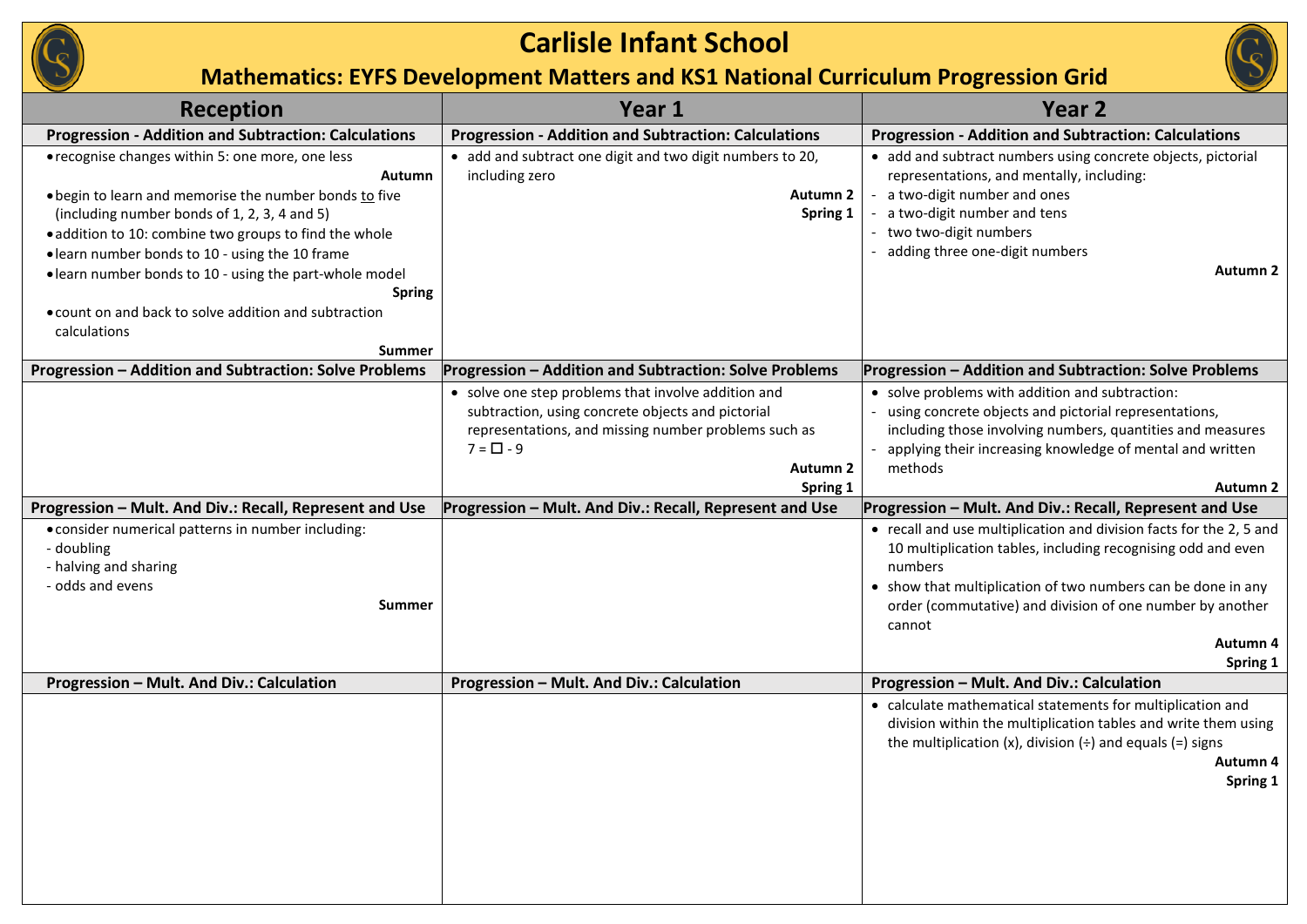

| <b>Reception</b>                             | Year 1                                                                                                                                                                                                                                                                                                                                                  | Year 2                                                                                                                                                                                                                                                                                                                           |
|----------------------------------------------|---------------------------------------------------------------------------------------------------------------------------------------------------------------------------------------------------------------------------------------------------------------------------------------------------------------------------------------------------------|----------------------------------------------------------------------------------------------------------------------------------------------------------------------------------------------------------------------------------------------------------------------------------------------------------------------------------|
| Progression - Mult. And Div.: Solve Problems | Progression - Mult. And Div.: Solve Problems                                                                                                                                                                                                                                                                                                            | Progression - Mult. And Div.: Solve Problems                                                                                                                                                                                                                                                                                     |
|                                              | • solve one step problems involving multiplication and<br>division, by calculating the answer using concrete objects,<br>pictorial representations and arrays with the support of the<br>teacher<br>Summer 1                                                                                                                                            | • solve problems involving multiplication and division, using<br>materials, arrays, repeated addition, mental methods, and<br>multiplication and division facts, including problems in<br>contexts<br>Autumn 4<br>Spring 1                                                                                                       |
| Progression - Fractions: Recognise and Write | Progression - Fractions: Recognise and Write                                                                                                                                                                                                                                                                                                            | Progression - Fractions: Recognise and Write                                                                                                                                                                                                                                                                                     |
|                                              | • recognise, find and name a half as one of two equal parts of<br>an object, shape or quantity<br>• recognise, find and name a quarter as one of four equal<br>parts of an object, shape or quantity<br>Summer 2                                                                                                                                        | • recognise, find, name and write fractions $\frac{1}{3}$ , $\frac{1}{4}$ , $\frac{2}{4}$ and $\frac{3}{4}$ , of a<br>length, shape, set of objects or quantity<br>Spring 4                                                                                                                                                      |
| <b>Progression - Fractions: Compare</b>      | <b>Progression - Fractions: Compare</b>                                                                                                                                                                                                                                                                                                                 | <b>Progression - Fractions: Compare</b>                                                                                                                                                                                                                                                                                          |
|                                              |                                                                                                                                                                                                                                                                                                                                                         | • recognise the equivalence of $\frac{2}{4}$ and $\frac{1}{2}$<br>Spring 4                                                                                                                                                                                                                                                       |
| <b>Progression - Fractions: Calculations</b> | <b>Progression - Fractions: Calculations</b>                                                                                                                                                                                                                                                                                                            | <b>Progression - Fractions: Calculations</b>                                                                                                                                                                                                                                                                                     |
|                                              |                                                                                                                                                                                                                                                                                                                                                         | • write simple fractions for example, $\frac{1}{2}$ of 6 = 3                                                                                                                                                                                                                                                                     |
| <b>Progression - Algebra</b>                 | <b>Progression - Algebra</b>                                                                                                                                                                                                                                                                                                                            | Spring 4<br><b>Progression - Algebra</b>                                                                                                                                                                                                                                                                                         |
|                                              | • solve one step problems that involve addition and<br>subtraction, using concrete objects an pictorial<br>representations and missing number problems such as<br>$7 = \Box - 9$<br>Note - although algebraic notation is not introduced until Year 6,<br>algebraic thinking starts much earlier as exemplified by these 'missing<br>number' objectives | • recognise and use the inverse relationship between addition<br>and subtraction and use this to cheque calculations and solve<br>missing number problems<br>Note - although algebraic notation is not introduced until Year 6,<br>algebraic thinking starts much earlier as exemplified by these 'missing<br>number' objectives |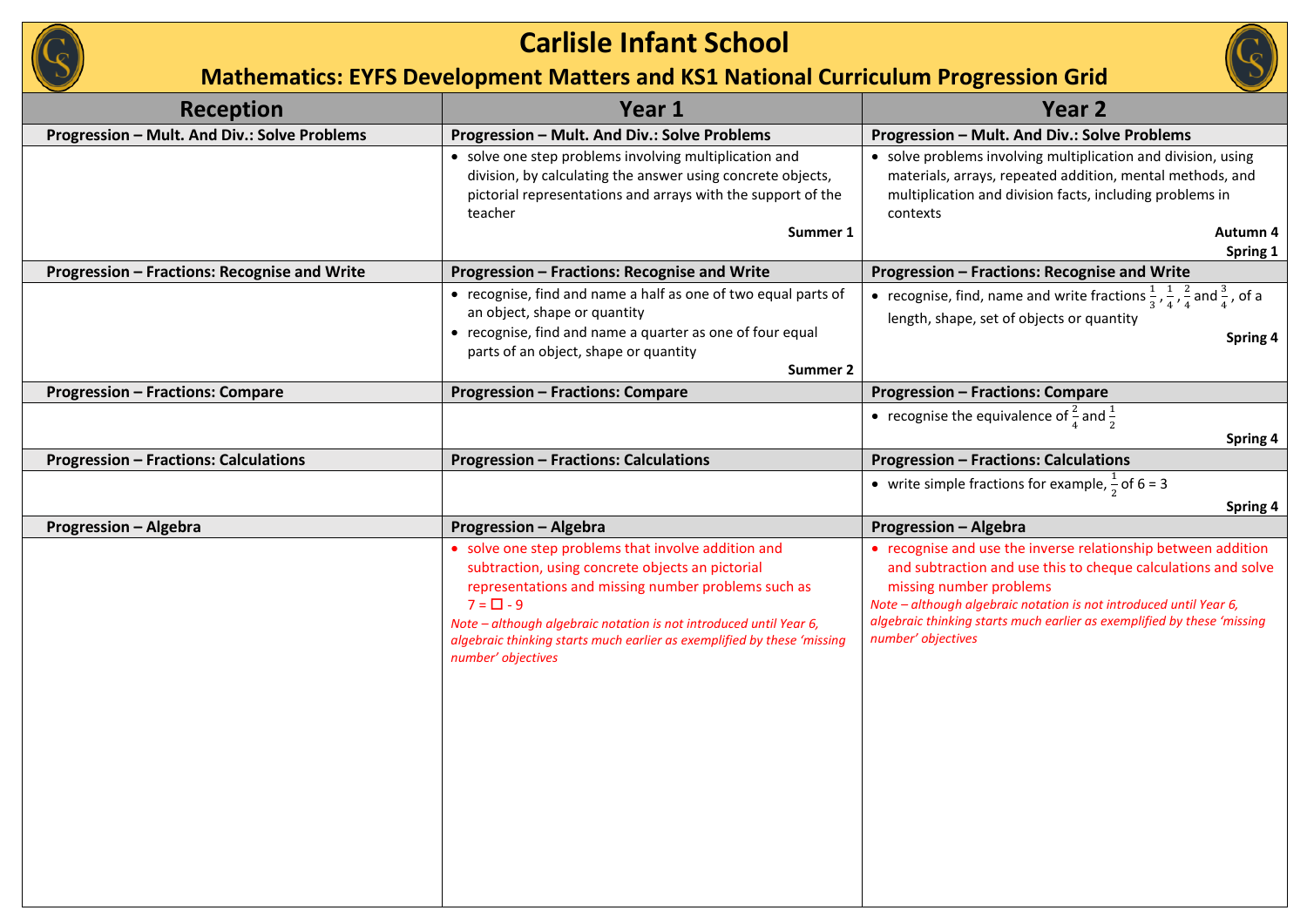

| Reception                                                                                                                                                                            | Year 1                                                                                                                                                                                                                                                                                                                                                                                                                                                                                                                                                                         | Year <sub>2</sub>                                                                                                                                                                                                                                                                                                                                                                              |
|--------------------------------------------------------------------------------------------------------------------------------------------------------------------------------------|--------------------------------------------------------------------------------------------------------------------------------------------------------------------------------------------------------------------------------------------------------------------------------------------------------------------------------------------------------------------------------------------------------------------------------------------------------------------------------------------------------------------------------------------------------------------------------|------------------------------------------------------------------------------------------------------------------------------------------------------------------------------------------------------------------------------------------------------------------------------------------------------------------------------------------------------------------------------------------------|
| <b>Progression - Measurement: Using measures</b>                                                                                                                                     | Progression - Measurement: Using measures                                                                                                                                                                                                                                                                                                                                                                                                                                                                                                                                      | Progression - Measurement: Using measures                                                                                                                                                                                                                                                                                                                                                      |
| • time: describing events in a day<br><b>Autumn</b><br>. Use non standard measures to begin to identify:<br>- length, height and distance<br>- weight<br>- capacity<br><b>Summer</b> | • compare, describe and solve practical problems for:<br>Lengths and heights [for example, long/short,<br>longer/shorter, tall/short, double/half]<br>- Mass/white [for example, heavy/light, heavier than, lighter<br>than]<br>capacity and volume [for example, full/empty, more than,<br>less than, half, half full, quarter]<br>- time [for example, quicker, slower, earlier, later]<br>• measure and begin to record the following:<br>Lengths and heights<br>Mass/weight<br>capacity and volume<br>- time (hours, minutes, seconds)<br>Spring 3<br>Spring 4<br>Summer 6 | • choose and use appropriate standard units to estimate and<br>measure length/height in any direction (m/cm); mass(kg/g);<br>temperature (°C); capacity (I/mI) to the nearest appropriate<br>unit, using rulers, scales, thermometers and measuring<br>vessels<br>• compare and order lengths, mass, volume/capacity and<br>record the results using $\lt$ , $>$ and =<br>Spring 5<br>Summer 4 |
| <b>Progression - Measurement: Money</b>                                                                                                                                              | <b>Progression - Measurement: Money</b>                                                                                                                                                                                                                                                                                                                                                                                                                                                                                                                                        | <b>Progression - Measurement: Money</b>                                                                                                                                                                                                                                                                                                                                                        |
|                                                                                                                                                                                      | • recognise and know the value of different denominations of<br>coins and notes<br>Summer 5                                                                                                                                                                                                                                                                                                                                                                                                                                                                                    | • recognise anu's symbols for pounds $(E)$ and pence $(p)$ ;<br>combine amounts to make a particular value<br>• find different combinations of coins that equal the same<br>amounts of money<br>• soul simple problems in a practical context involving addition<br>and subtraction of money of the same unit, including giving<br>change<br>Autumn 3                                          |
| <b>Progression - Measurement: Time</b>                                                                                                                                               | <b>Progression - Measurement: Time</b>                                                                                                                                                                                                                                                                                                                                                                                                                                                                                                                                         | <b>Progression - Measurement: Time</b>                                                                                                                                                                                                                                                                                                                                                         |
|                                                                                                                                                                                      | • sequence of events in chronological order using language<br>(for example, before and after, next, first, today, yesterday,<br>tomorrow, morning, afternoon and evening)<br>• recognise unused language relating to dates, including days<br>of the week, weeks, months and years<br>• tell the time to the hour and half past the hour and draw the<br>hands on a clock face to show these times<br>Summer 6                                                                                                                                                                 | • compare and sequence intervals of time tell and write the<br>time to five minutes, including quarter past/to the hour and<br>draw the hands on a clock face to show these times<br>• know the number of minutes in an hour and the number of<br>hours in a day<br>Summer 3                                                                                                                   |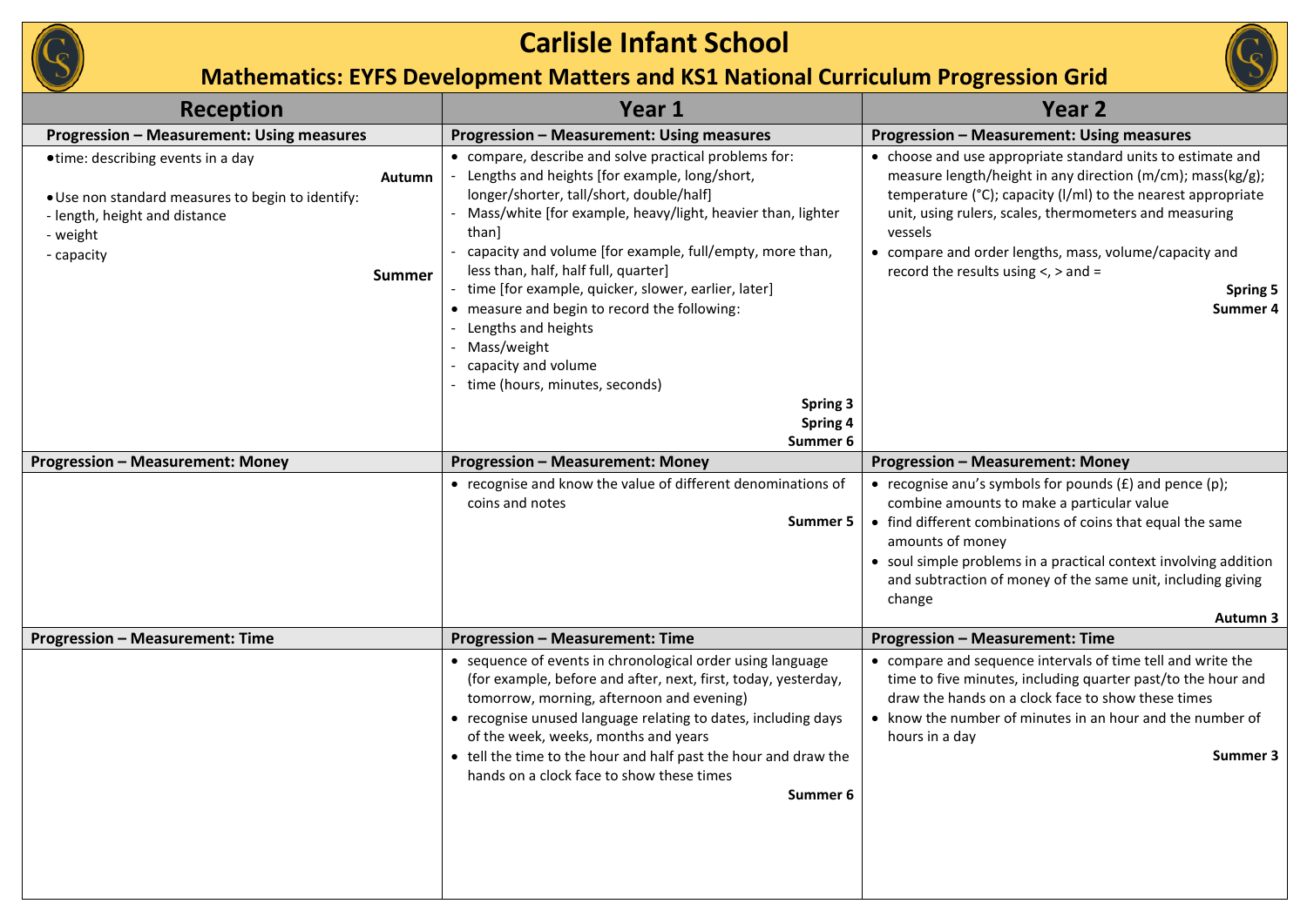

| <b>Reception</b>                                                                                                                                                                                                           | Year 1                                                                                                                    | Year <sub>2</sub>                                                                                                                                                                                                                                                                                                                                                                                 |
|----------------------------------------------------------------------------------------------------------------------------------------------------------------------------------------------------------------------------|---------------------------------------------------------------------------------------------------------------------------|---------------------------------------------------------------------------------------------------------------------------------------------------------------------------------------------------------------------------------------------------------------------------------------------------------------------------------------------------------------------------------------------------|
| <b>Progression - Geometry: 2D Shapes</b>                                                                                                                                                                                   | <b>Progression - Geometry: 2D Shapes</b>                                                                                  | <b>Progression - Geometry: 2D Shapes</b>                                                                                                                                                                                                                                                                                                                                                          |
| carry out activities which develop spatial awareness<br>begin to recognise and name common 2D shapes<br><b>Spring</b><br>explore simple patterns<br>make simple patterns<br>explore more complex patterns<br><b>Summer</b> | • recognise and name common 2D shapes [for example,<br>rectangles (including squares), circles and triangles]<br>Autumn 3 | • identify and describe the properties of 2D shapes, including<br>the number of sides and line symmetry in a vertical line<br>• identify 2D shapes on the surface of 3D shapes, [for example,<br>a circle on a cylinder and a triangle on a pyramid]<br>• compare and sort common 2D shapes and everyday objects<br>Spring 3                                                                      |
| <b>Progression - Geometry: 3D Shapes</b>                                                                                                                                                                                   | <b>Progression - Geometry: 3D Shapes</b>                                                                                  | <b>Progression - Geometry: 3D Shapes</b>                                                                                                                                                                                                                                                                                                                                                          |
| carry out activities which develop spatial awareness<br>begin to recognise and name common 3D shapes<br><b>Spring</b>                                                                                                      | • recognise a name common 3D shapes [for example, cuboids<br>(including cubes), pyramids and spheres]<br>Autumn 3         | • recognise a name common 3D shapes [for example, cuboids<br>(including cubes), pyramids and spheres]<br>• compare and sort common 3D shapes and everyday objects<br>Spring 3                                                                                                                                                                                                                     |
| Progression - Geometry: Position and Direction                                                                                                                                                                             | Progression - Geometry: Position and Direction                                                                            | Progression - Geometry: Position and Direction                                                                                                                                                                                                                                                                                                                                                    |
|                                                                                                                                                                                                                            | • describe position, direction and movement, including whole,<br>half, quarter and three quarter turns<br>Summer 3        | • order and arrange combinations of mathematical objects in<br>patterns and sequences<br>• use mathematical vocabulary to describe position, direction<br>and movement, including movement in a straight line and<br>distinguishing between rotation as a turn and in terms of<br>right angles for quarter, half and three quarter turns<br>(clockwise and anticlockwise)<br>Spring 3<br>Summer 1 |
| Progression - Statistics: Present and Interpret                                                                                                                                                                            | Progression - Statistics: Present and Interpret                                                                           | Progression - Statistics: Present and Interpret                                                                                                                                                                                                                                                                                                                                                   |
|                                                                                                                                                                                                                            |                                                                                                                           | • interpret and construct simple pictograms, tally charts, block<br>diagrams and simple tables<br><b>Spring 2</b>                                                                                                                                                                                                                                                                                 |
| <b>Progression - Statistics: Solve Problems</b>                                                                                                                                                                            | <b>Progression - Statistics: Solve Problems</b>                                                                           | <b>Progression - Statistics: Solve Problems</b>                                                                                                                                                                                                                                                                                                                                                   |
|                                                                                                                                                                                                                            |                                                                                                                           | • ask and answer simple questions by counting the number of<br>objects in each category and sorting the categories by<br>quantity<br>• ask and answer questions about totalling and comparing<br>categorical data<br>Spring 2                                                                                                                                                                     |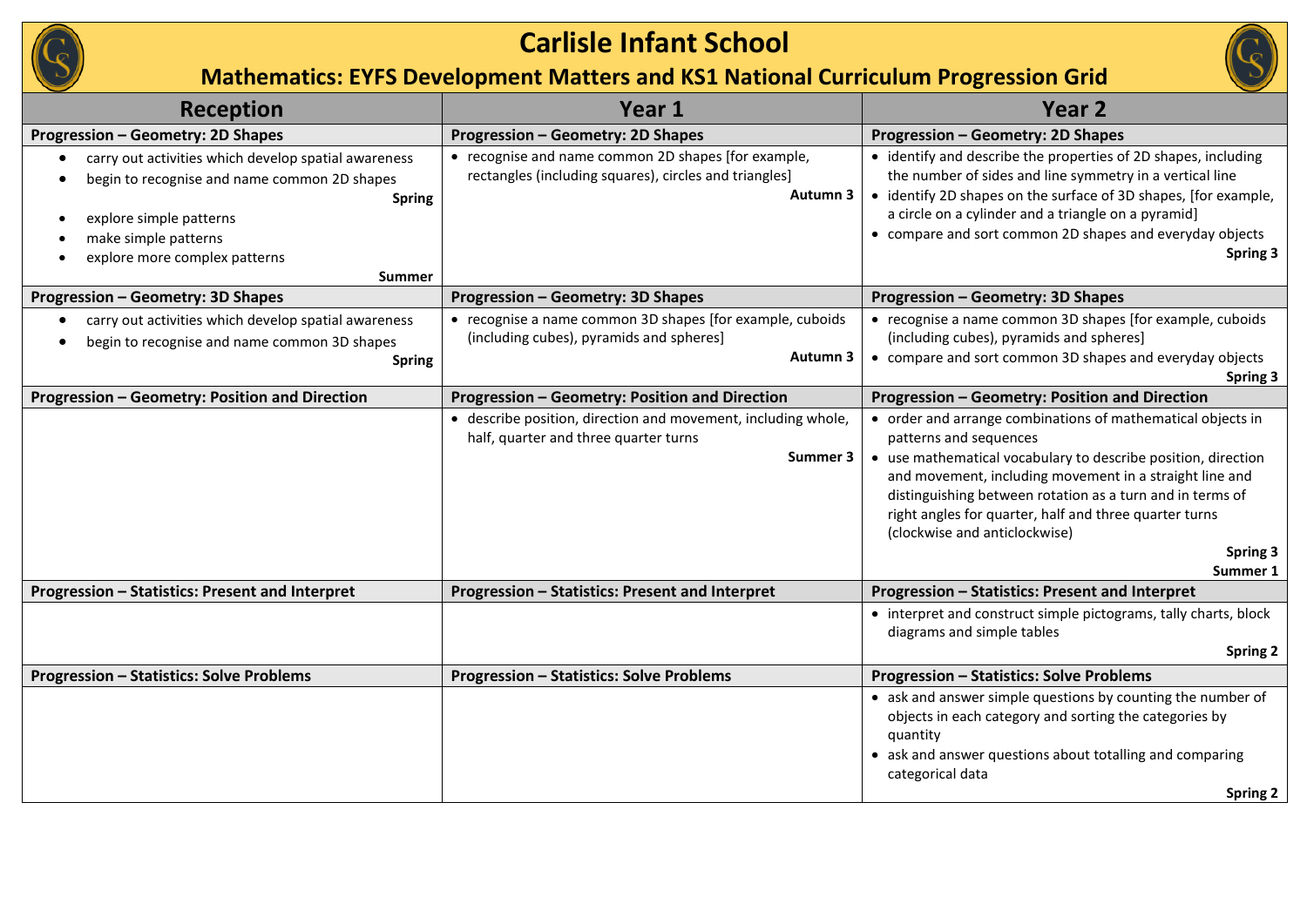

| <b>Reception</b>                                                 | Year 1                                                     | Year <sub>2</sub>                                        |
|------------------------------------------------------------------|------------------------------------------------------------|----------------------------------------------------------|
| <b>Year R Vital Vocabulary</b>                                   | <b>Year 1 Vital Vocabulary</b>                             | <b>Year 2 Vital Vocabulary</b>                           |
| <b>Number knowledge and place value:</b>                         | <b>INCLUSIVE OF THE VOCABULARY INTRODUCED IN EYFS</b>      | INCLUSIVE OF THE VOCABULARY INTRODUCED IN YEAR 1         |
| number                                                           | <b>Number knowledge and place value:</b>                   | Number knowledge and place value:                        |
| "zero, one, two, three  to twenty and beyond                     | $l$ number                                                 | numbers to one hundred                                   |
| "teens numbers, eleven, twelve  twenty                           | "zero, one, two, three to twenty, and beyond               | • hundreds                                               |
| $\blacksquare$ none                                              | ■ count (on/up/to/from/down)                               | partition, recombine                                     |
| $\blacksquare$ how many ?                                        | "more, less, many, few, fewer, least, fewest, smallest,    | • hundred more/less                                      |
| "count, count (up) to, count on (from, to), count back (from,    | greater, lesser                                            | • one-digit number, two-digit number, three-digit number |
| to)                                                              | equal to, the same as                                      | <b>Multiplication and division:</b>                      |
| "count in ones, twos, fives, tens                                | odd, even                                                  | " count in threes, fours (forwards from/backwards from)  |
| " is the same as, is equal to                                    | $\blacksquare$ pair                                        | <b>Fractions:</b>                                        |
| more, less                                                       | ■ ones, tens                                               | • three quarters, one third, a third                     |
| odd, even                                                        | ■ ten more/less                                            | equivalence, equivalent                                  |
| $=$ few                                                          | $\blacksquare$ digit                                       | <b>Geometry (shapes, position and direction)</b>         |
| pattern                                                          | <b>numeral</b>                                             | symmetrical, line of symmetry                            |
| $\blacksquare$ pair                                              | $\rule{1em}{0.15mm}$ figure(s)                             | · mirror line, reflection                                |
| ■ ones, tens                                                     | $\blacksquare$ compare                                     | pattern, repeating pattern                               |
| • the same number as, as many as                                 | ■ (in) order/a different order                             | • rotation, clockwise, anticlockwise                     |
| "more, larger, bigger, greater, most, biggest, largest, greatest | $\blacksquare$ value                                       | straight line                                            |
| <b>"</b> fewer, smaller, less, fewest, smallest, least           | ■ between, halfway between                                 | ninety degree turn, right angle                          |
| one more, ten more                                               | ■ above, below                                             | Time:                                                    |
| ■ one less, ten less                                             | <b>Addition and subtraction:</b>                           | "quarter past, quarter to                                |
| $\blacksquare$ compare                                           | number bonds, number line                                  | ■ hour scale, minute scale                               |
| ■ order                                                          | add, more, plus, make,                                     | <b>-</b> duration                                        |
| size                                                             | sum, total, altogether                                     | <b>Measures:</b>                                         |
| "first, second, third twentieth                                  | $\blacksquare$ inverse                                     | ■ centimetres (cm) kilometres (km),                      |
| last, last but one                                               | double, near double                                        | grams (g) kilograms (kg)                                 |
| • before, after, next, between                                   | • half, halve                                              | millilitres (ml) litres (l)                              |
| <b>Estimating:</b>                                               | equals, is the same as                                     | $\blacksquare$ temperature, degrees celcius ( $\circ$ c) |
| <b>guess</b>                                                     | difference between                                         | Money:                                                   |
| $\blacksquare$ how many ?                                        | " how many more to make?, how many more isthan?,           | $\blacksquare$ note                                      |
| ■ estimate                                                       | how much more is?                                          | value, equivalent value, same amount                     |
| $\blacksquare$ nearly<br>■ close to                              | "subtract, take away, minus how many fewer isthan?,        | <b>Statistics:</b>                                       |
|                                                                  | how much less is                                           | count, tally, sort                                       |
| ■ about the same as<br>"just over, just under                    | <b>Multiplication and division:</b>                        | ■ vote                                                   |
| "too many, too few                                               | ■odd, even                                                 | " graph, block graph, pictogram,                         |
| · enough, not enough                                             | ■count in twos, fives, tens (forwards from/backwards from) | ■ represent                                              |
| <b>Addition and subtraction:</b>                                 | "how many times?                                           | " group, set, list, table, label, title                  |
| add, more, and                                                   | ■lots of, groups of                                        | · most popular, most common,                             |
| make, sum, total                                                 | "once, twice,                                              | • least popular, least common                            |
|                                                                  | "three times, five times                                   |                                                          |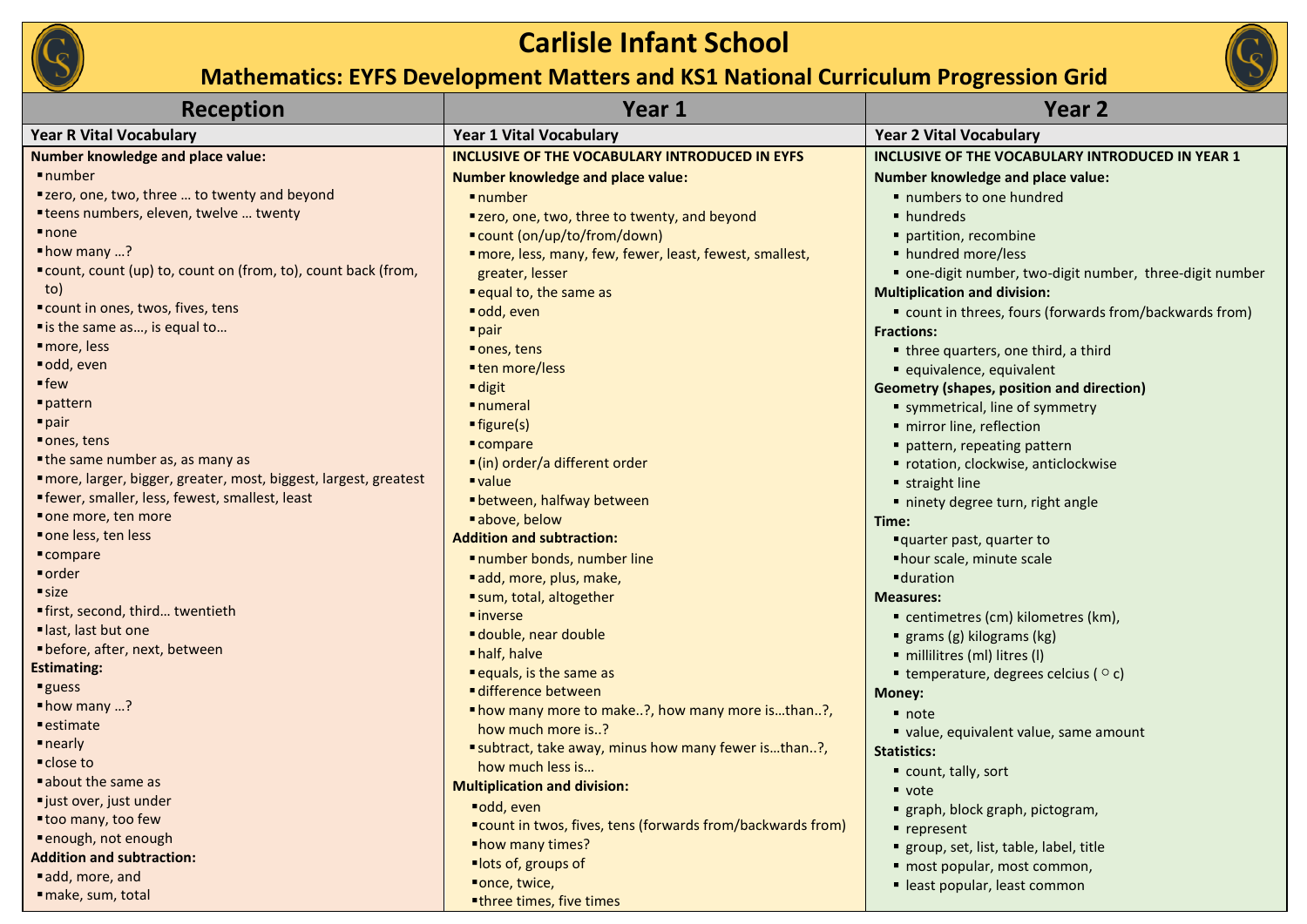

| <b>Reception</b>                                    | Year 1                                                          | Year <sub>2</sub>                                   |
|-----------------------------------------------------|-----------------------------------------------------------------|-----------------------------------------------------|
| ■ altogether                                        | ■multiple of, times, multiply, multiply by                      | <b>General/Problem Solving/Reasoning Vocabulary</b> |
| double -                                            | ■repeated addition                                              | predict                                             |
| " one more, two more  ten more                      | ■array, row, column                                             | describe the pattern, describe the rule             |
| "how many more to make ?                            | "double, halve, share, share equally                            | " find, find all, find different                    |
| "how many more is  than ?                           | "group in pairs, threes, etc.                                   | ■ investigate                                       |
| " how much more is ?                                | "equal groups of                                                |                                                     |
| ■ take away                                         | "divide, divided by, left, left over                            |                                                     |
| "how many are left/left over?                       | <b>Fractions:</b>                                               |                                                     |
| " how many have gone?                               | ■whole                                                          |                                                     |
| " one less, two less, ten less                      | ■ equal parts,                                                  |                                                     |
| "how many fewer is  than ?                          | "four equal parts                                               |                                                     |
| " how much less is ?                                | "one half, two halves                                           |                                                     |
| ■ difference between                                | "a quarter, two quarters                                        |                                                     |
| <b>Multiplication and division:</b>                 | <b>Geometry (shapes, position and direction)</b>                |                                                     |
| Sharing, shared between                             | ■2D shape, 3D shape                                             |                                                     |
| Doubling, double                                    | ■group, sort                                                    |                                                     |
| Halving, half of                                    | "cube, cuboid, pyramid, sphere, cone, cylinder,                 |                                                     |
| ■ number patterns                                   | "circle, triangle, square                                       |                                                     |
| <b>Fractions</b>                                    | "flat, curved, straight, round                                  |                                                     |
| parts of a whole                                    | ·hollow, solid                                                  |                                                     |
| $\blacksquare$ half                                 | "vertex, vertices (point, pointed)                              |                                                     |
| Geometry:                                           | "face, side, edge                                               |                                                     |
| <b>Properties of shape</b>                          | "make, build, draw                                              |                                                     |
| shape, pattern                                      | "position, direction                                            |                                                     |
| "flat, curved, straight, round, hollow, solid       | "over, under, underneath, above, below, top, bottom, side,      |                                                     |
| sort, make, build, draw, match                      | on, in, outside, inside, around, in front, behind, front, back, |                                                     |
| size, bigger, larger, smaller                       | before, after, beside, next to, opposite, apart, between,       |                                                     |
| "symmetrical, pattern, repeating pattern            | middle,                                                         |                                                     |
| 2-D shape                                           | edge, centre                                                    |                                                     |
| Vertex, vertices, side, sides                       | <b>"journey</b>                                                 |                                                     |
| ■ rectangle (including square), circle, triangle    | "left, right, up, down, forwards, backwards, sideways,          |                                                     |
| 3-D shape                                           | across, close, far, near, along, through, to, from, towards,    |                                                     |
| ■ face, edge, vertex, vertices                      | away from                                                       |                                                     |
| "cube, pyramid, sphere, cone                        | "turn, whole turn, half turn                                    |                                                     |
| <b>Position and direction</b>                       | Time:                                                           |                                                     |
| position                                            | $=$ time                                                        |                                                     |
| "over, under, above, below                          | "days of the week: Monday, Tuesday                              |                                                     |
| "top, bottom, side                                  | "Seasons: spring, summer, autumn, winter                        |                                                     |
| " on, in, outside, inside, around, in front, behind | "day, week, month, year, weekend                                |                                                     |
| "front, back, beside, next to                       | "morning, afternoon, evening, night, midnight, bedtime,         |                                                     |
| ■ opposite                                          | dinnertime,                                                     |                                                     |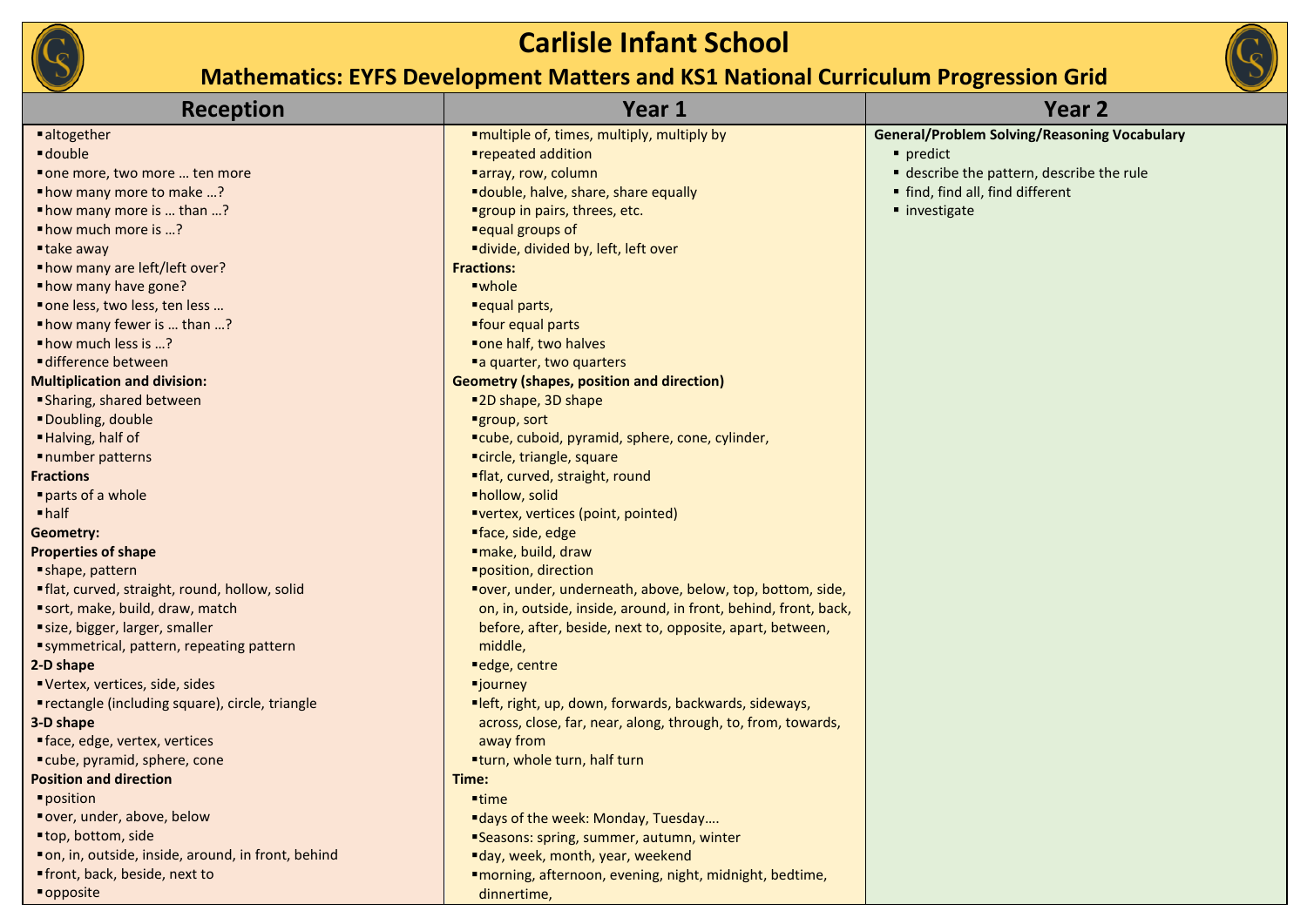

| <b>Reception</b>                                      | Year 1                                                           | Year <sub>2</sub> |
|-------------------------------------------------------|------------------------------------------------------------------|-------------------|
| ■ apart, between                                      | <i><b>-playtime</b></i>                                          |                   |
| middle, edge                                          | "today, yesterday, tomorrow                                      |                   |
| "corner,                                              | "before, after, next, last, now, soon, early, late, quick,       |                   |
| <b>direction</b>                                      | quicker, quickest, quickly, fast, faster, fastest, slow, slower, |                   |
| "left, right, up, down, forwards, backwards, sideways | slowest, slowly                                                  |                   |
| Time:                                                 | "old, older, oldest, new, newer, newest                          |                   |
| $^{\bullet}$ time                                     | "takes longer, takes less time                                   |                   |
| " days of the week, Monday, Tuesday                   | "hour, o'clock, half past, clock, watch, hands                   |                   |
| day, week                                             | "how long ago?, how long will it be to?, how long will it        |                   |
| "birthday, holiday                                    | take to?, how often?                                             |                   |
| "morning, afternoon, evening, night                   | "once, twice                                                     |                   |
| " bedtime, dinner time, playtime                      | "first, second, third, etc.                                      |                   |
| "today, yesterday, tomorrow                           | "estimate, close to, about the same as, just over, just under    |                   |
| ■ before, after                                       | <b>Measures:</b>                                                 |                   |
| next, last                                            | ■length, width, height, depth                                    |                   |
| now, soon, early, late                                | "long, longer, longest, short, shorter shortest, tall, taller,   |                   |
| " quick, quicker, quickest, quickly                   | tallest, high, higher, highest                                   |                   |
| "slow, slower, slowest, slowly                        | "low, wide, narrow, deep, shallow, thick, thin                   |                   |
| old, older, oldest                                    | "far, near, close                                                |                   |
| new, newer, newest                                    | ■ metre, ruler, metre stick                                      |                   |
| "takes longer, takes less time                        | "full, half full, empty                                          |                   |
| ■ hour, o'clock                                       | •holds                                                           |                   |
| " clock, watch, hands                                 | ■container                                                       |                   |
| <b>Measures</b>                                       | "weigh, weighs, balances                                         |                   |
| $\blacksquare$ measure                                | ■heavy, heavier, heaviest, light, lighter, lightest              |                   |
| size                                                  | <i><b>scales</b></i>                                             |                   |
| ■ compare                                             | <b>Money:</b>                                                    |                   |
| guess, estimate                                       | "money, coin, penny, pence, pound                                |                   |
| ■ enough, not enough                                  | "price, cost, buy, sell, spend, spent, pay, change, costs more,  |                   |
| "too much, too little                                 | costs less, cheaper, costs the same as                           |                   |
| "too many, too few                                    | "how much?, how many?                                            |                   |
| nearly, close to, about the same as                   | ■Total                                                           |                   |
| "just over, just under                                | <b>General/Problem Solving/Reasoning Vocabulary</b>              |                   |
| "long, short, tall                                    | "tell me, describe, talk about, explain, show me                 |                   |
| "high, low                                            | "count, work out, answer, check                                  |                   |
| ■ wide, narrow                                        | "same number(s)/different number(s)/missing number(s)            |                   |
| ■ thick, thin                                         | "odd one out, what's the same? what's different?, maths          |                   |
| "longer, shorter, taller, higher                      | story, all possibilities                                         |                   |
| "longest, shortest, tallest, highest                  | ■number facts                                                    |                   |
| far, near, close                                      |                                                                  |                   |
| ■ weigh, weighs, balances                             |                                                                  |                   |